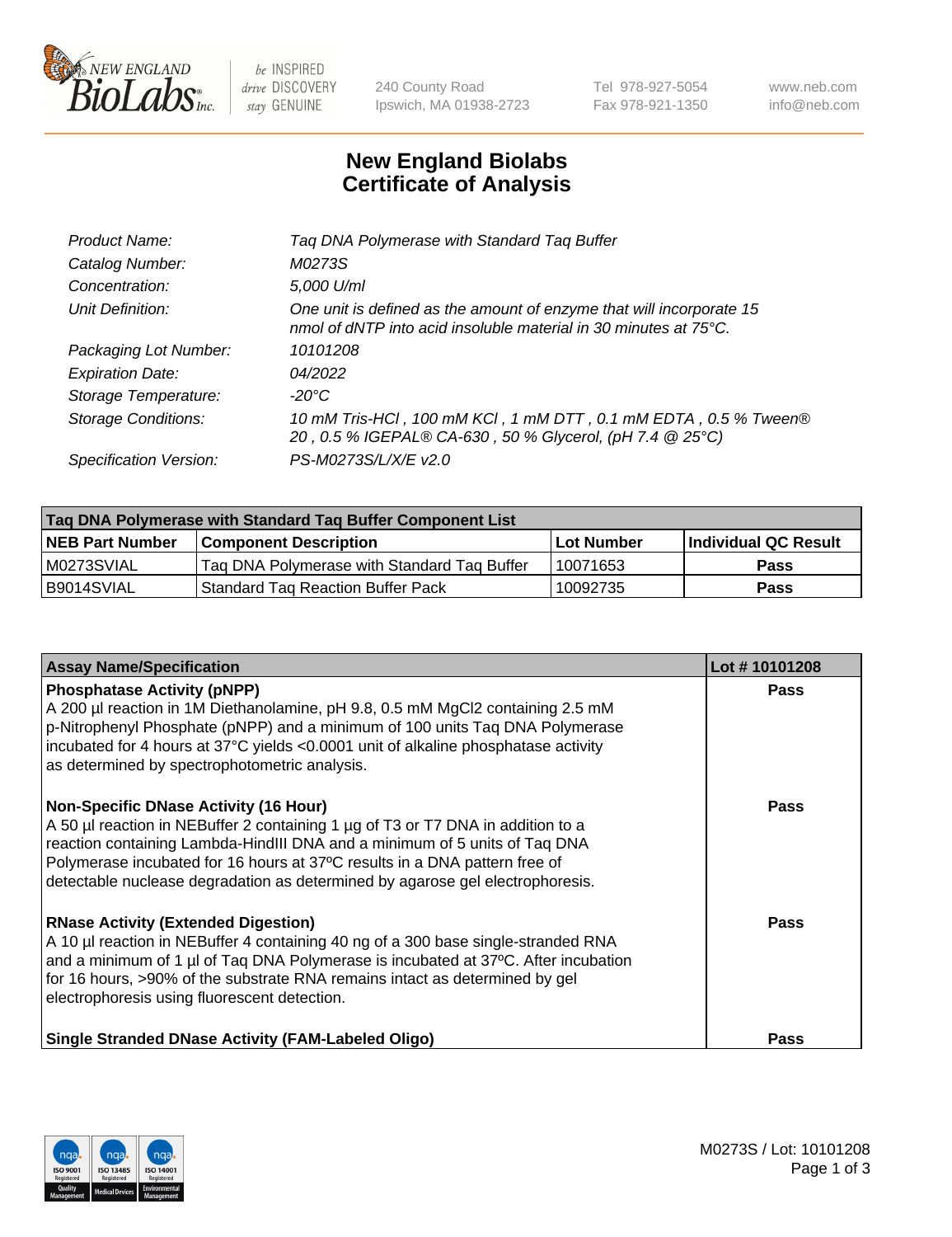

be INSPIRED drive DISCOVERY stay GENUINE

240 County Road Ipswich, MA 01938-2723 Tel 978-927-5054 Fax 978-921-1350

www.neb.com info@neb.com

| <b>Assay Name/Specification</b>                                                                                                                                                                                                                                                                                                                                                                               | Lot #10101208 |
|---------------------------------------------------------------------------------------------------------------------------------------------------------------------------------------------------------------------------------------------------------------------------------------------------------------------------------------------------------------------------------------------------------------|---------------|
| A 50 µl reaction in ThermoPol® Reaction Buffer containing a 10 nM solution of a<br>fluorescent internal labeled oligonucleotide and a minimum of 25 units of Taq DNA<br>Polymerase incubated for 30 minutes at 37°C and 75°C yields <10% degradation as<br>determined by capillary electrophoresis.                                                                                                           |               |
| <b>Protein Purity Assay (SDS-PAGE)</b><br>Taq DNA Polymerase is ≥ 99% pure as determined by SDS-PAGE analysis using Coomassie<br>Blue detection.                                                                                                                                                                                                                                                              | Pass          |
| qPCR DNA Contamination (E. coli Genomic)<br>A minimum of 5 units of Taq DNA Polymerase is screened for the presence of E. coli<br>genomic DNA using SYBR® Green qPCR with primers specific for the E. coli 16S rRNA<br>locus. Results are quantified using a standard curve generated from purified E. coli<br>genomic DNA. The measured level of E. coli genomic DNA contamination is ≤ 1 E. coli<br>genome. | Pass          |
| <b>Endonuclease Activity (Nicking)</b><br>A 50 µl reaction in ThermoPol® Reaction Buffer containing 1 µg of supercoiled<br>PhiX174 DNA and a minimum of 20 units of Taq DNA Polymerase incubated for 4 hours at<br>37°C and 75°C results in <10% conversion to the nicked form as determined by agarose<br>gel electrophoresis.                                                                               | Pass          |
| PCR Amplification (5.0 kb Lambda DNA)<br>A 50 µl reaction in Standard Taq Reaction Buffer in the presence of 200 µM dNTPs and<br>0.2 µM primers containing 5 ng Lambda DNA with 1.25 units of Taq DNA Polymerase for<br>25 cycles of PCR amplification results in the expected 5.0 kb product.                                                                                                                | <b>Pass</b>   |

This product has been tested and shown to be in compliance with all specifications.

One or more products referenced in this document may be covered by a 3rd-party trademark. Please visit <www.neb.com/trademarks>for additional information.